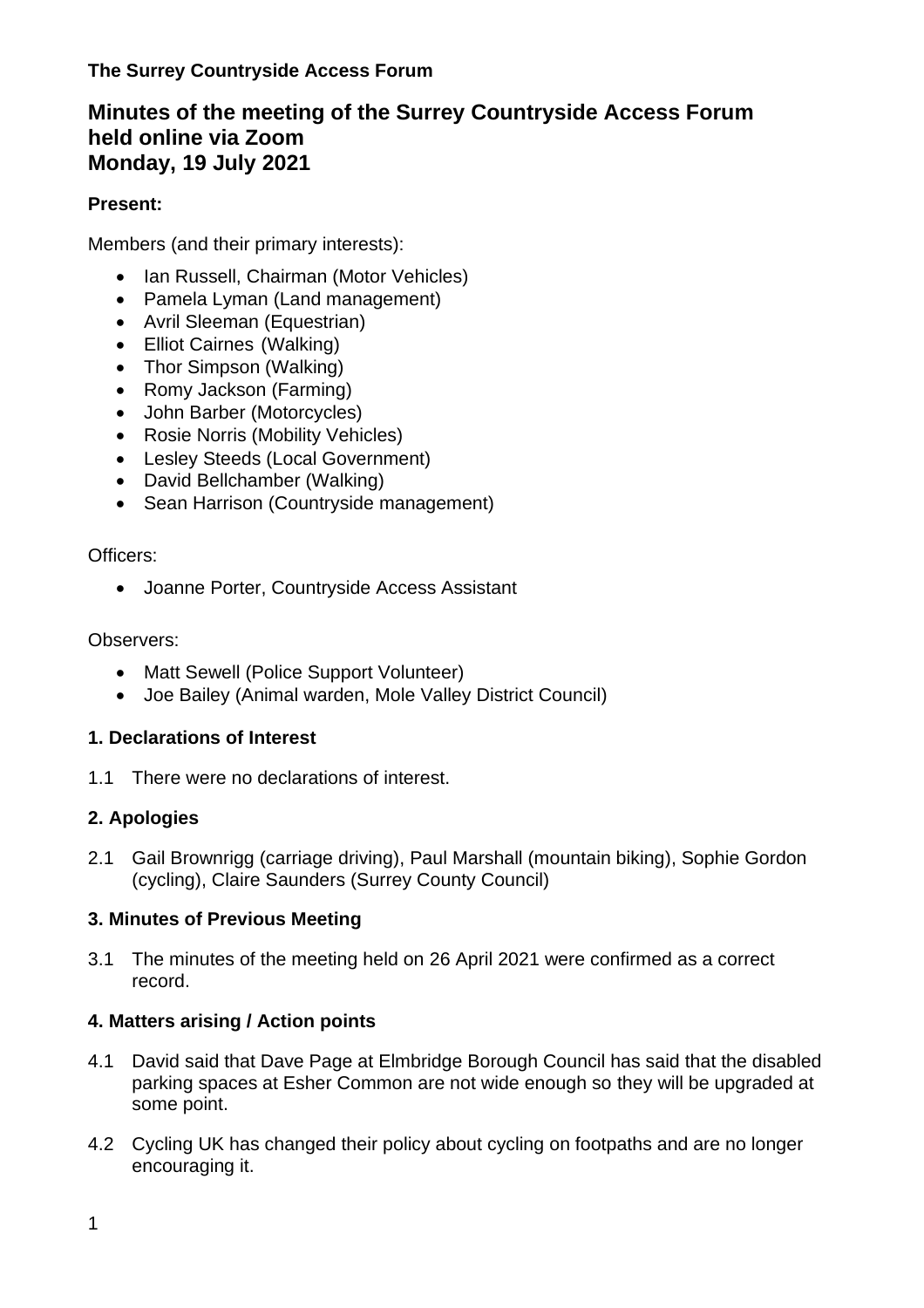- 4.3 There will be a public consultation in September for the MoD byelaw review
- 4.4 There is information about the Surrey Wildlife Trust project that has been funded by the Coast to Capital Local Enterprise Partnership (LEP) on the Coast to Capital website. The project will create a nature recovery network between Redhill and Godstone and aims to also work in collaboration with developers. [https://www.coast2capital.org.uk/media-centre/press-releases/businesses-in-surrey](https://www.coast2capital.org.uk/media-centre/press-releases/businesses-in-surrey-to-invest-in-nature.html)[to-invest-in-nature.html](https://www.coast2capital.org.uk/media-centre/press-releases/businesses-in-surrey-to-invest-in-nature.html)
- 4.5 Oak Processionary Moth is on the forward plan as a potential area of discussion.

#### **5. Joe Bailey – Animal Warden, Mole Valley District Council**

- 5.1 Joe introduced himself and said that he has worked at Mole Valley District Council for 33 years and is retiring next week.
- 5.2 Joe the last 6-18 months have seen a huge increase in the number of walkers and so also dogs using rights of way and open spaces, although there have not been many reports of attacks by dogs, although it's often the case that people often don't report attacks.
- 5.3 The law is difficult to enforce in relation to dogs, and people usually only receive an advisory letter after a first offence. After a second offence people will usually receive a Community Prevention Warning letter. Failure to comply with this will lead to Community Protection Notice.
- 5.4 Enforcement is very difficult, and Joe covers the large area of Mole Valley on his own, so he is often reactive. People should report any incidents involving dogs so he knows what areas to target for patrol and he can also pick up where there is a problem.
- 5.5 It is difficult to enforce on private land, but Joe does give advice where possible.
- 5.6 There have been problems recently with people from out of the area coming to Surrey.
- 5.7 Matt said that in Waverley there is now about one incident a month of dogs worrying livestock. He agreed with Joe that it is difficult to collect evidence and enforce and that people should report incidents so the police / council will know that there is a spate of incidents in an area.
- 5.8 What level of incident should be reported? Dog fouling is classed as anti-social behaviour now and there is no legislation to prevent this. Public Space Protection Order (PSPO) areas are the only places now where anti dog -fouling legislation is in place, but again it is difficult to collect evidence regarding this.
- 5.9 Dog bites should be reported to the police, as well as if there is an out of control dog. An out of control dog is when a person is in fear of the dog and it is likely to cause injury. Dog on dog attacks are not offences, although they can be if there is a fear of an inadvertent injury.
- 5.10 There are animal wardens at other councils in Surrey, specifically Tandridge, Reigate and Banstead and Guildford, although they may have slightly different duties, and some only do what is required as a statutory duty.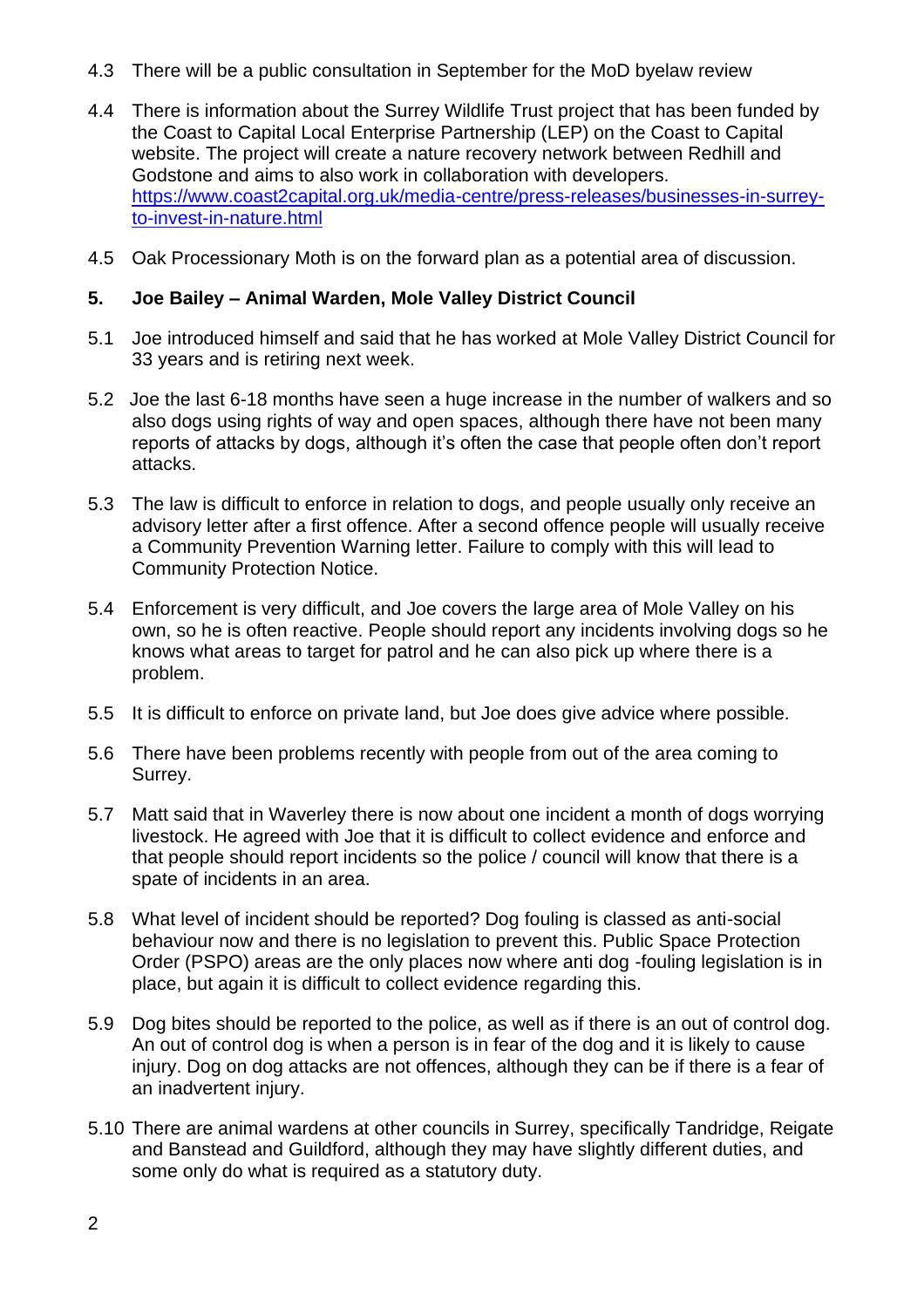- 5.11 Call 101 if there is an incident involving a dog and 999 if it a very serious incident. If an incident is not reported it will be as if nothing has taken place.
- 5.12 Joe doesn't know yet if he will be replaced.
- 5.13 Matt is trying to do some education through the 'in the know' website. <https://www.intheknow.community/>
- 5.14 Matt said that livestock worrying is a rural crime, but general dog problems are not.
- 5.15 Farmers are permitted to shoot dogs that are worrying their stock. Joe said that he only knows of one occasion where a farmer has shot a dog and the farmer was devasted as it is the owner's fault and not the dogs'. A farmer has also got to show that they have tried other methods of stopping dogs worrying their livestock before shooting them.
- 5.16 Avril said that the City of London have had a lot of dog attacks on their livestock, mainly sheep, in the last year. They lost 6 ewes and their lambs on Coulsdon Common this year.
- 5.17 Avril also asked about dangerous breeds / 'weapon' dogs and what can be done about these? Joe said that there are not a lot of breeds on the dangerous dogs list and often when a dog is reported as being a dangerous breed they are not. Unfortunately, any dog can be turned into an attack dog through how they are treated. If a dog is being used as an attack dog, then it should be reported to the police.
- 5.18 Elliot asked if sheep could drop their lambs prematurely if they only see a dog and what happens when there is a right of way through a field? Joe said that he hasn't heard of that, although it could happen if they are chased. Joanne said that Open Access Land can be restricted for 28 days during a year which could include if sheep are lambing in a field. Rights of way cannot be closed for this reason and the advice to farmers is to put the livestock in a different field with no public if there is a problem.
- 5.19 Romy said that there is no policy to restrict people with dogs on a footpath. The legislation says that dogs should be under close control – the NFU have asked the government for more clarity on this. Romy said that there will be a 'take the lead' event at Polesdon Lacey in August – she can distribute information about this to members.
- 5.20 Romy said that there are advisory signs which say keep dogs on a lead, but let go if you feel threatened by livestock, especially cattle. It isn't in the cattle's interest to attack people and it is very unusual and unfortunate if this happens. On the whole they ignore people.
- 5.21 Pamela said that dog owners refuse to put their dogs on a lead on footpaths through her land, although it has not been as bad recently. She has had ducks and goslings killed on her pond by dogs but hasn't reported this. Joe said that she should report these incidents and talk to her local community support officer or animal warden.
- 5.22 Avril said that she has been attacked by dogs while on a horse, but it was very difficult to get the police to do anything. There was also a problem on a bridleway where dogs on a neighbouring property would bark and fling themselves against the fence which caused a horse to bolt which was very dangerous. Joe said that is a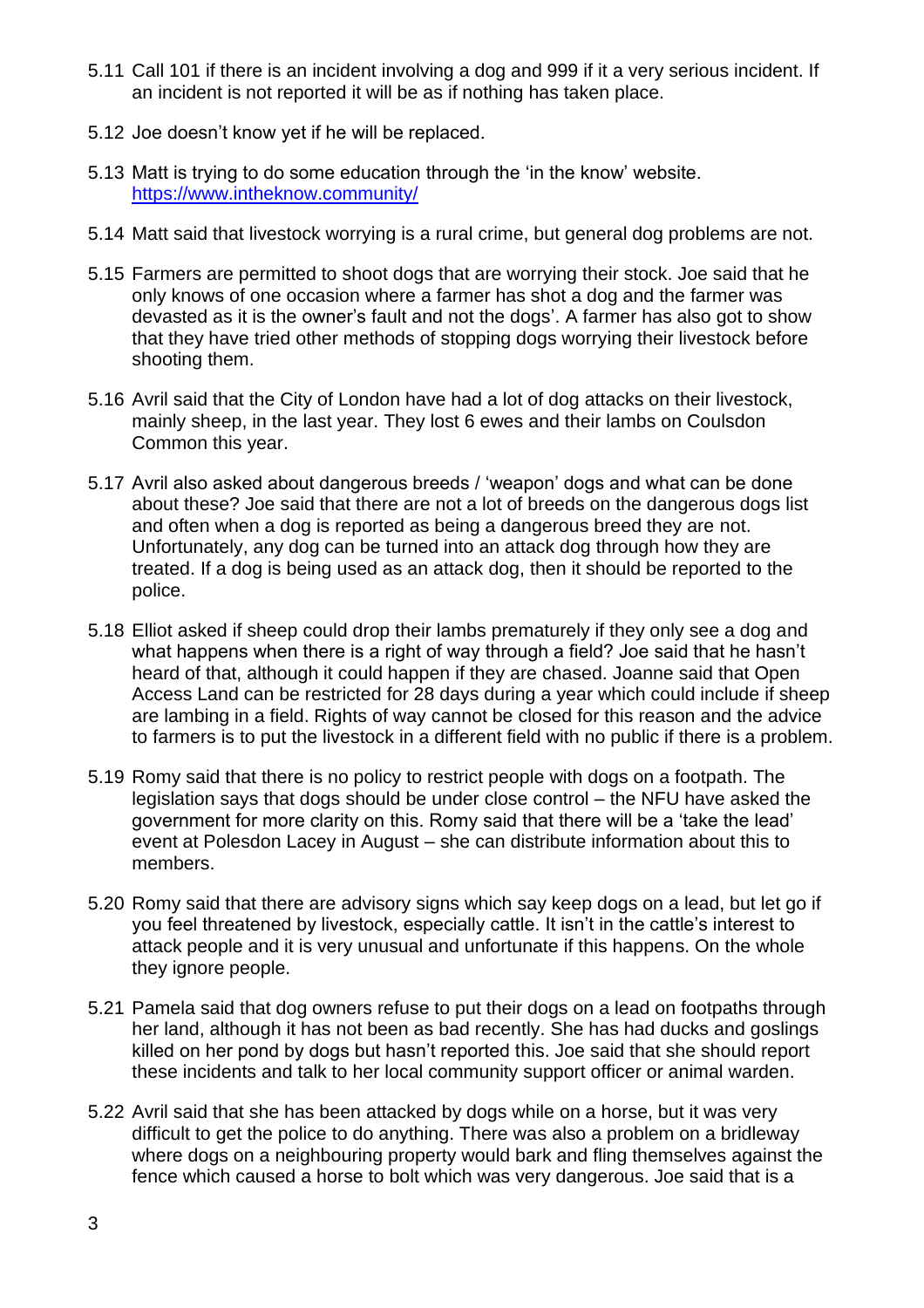difficult situation to deal with as the dogs are contained so it would be difficult to take any action. The only thing to do would be to talk to the landowner.

- 5.22 David asked about how dog walking companies are dealt with if they have too many dogs. These dogs can cause a lot of disturbance to wildlife such as ground nesting birds. Is it possible to have dog free wildlife areas?
- 5.23 Sean said that he used to manage dog free areas which involve working with local dog walkers, but as the number of employees and site-based staff has declined this is much more difficult to do. There is also a problem with the promotion of access to the countryside without enough staff to manage the problems caused by the lack of staff and infrastructure.
- 5.24 Joe said that professional dog walkers should have public liability insurance and he thinks that 4 is the maximum number of dogs that they can walk at one time that is allowed by the insurance companies, although some may allow more. Some landowners are now licensing dog walkers and restricting the numbers, but it needs to be enforced
- 5.25 Romy said that the Surrey Hills AONB does promote responsible access, and there is a new project that the Landowner can apply to, for measures to enhance the visitor experience, including signage.

#### **6. Wolvens Lane proposed Traffic Regulation Order Update**

- 6.1 Claire Saunders, Access Team manager and Dan Williams, Countryside Access Officer provided the following update:
	- The Legal Definition Team are presently collating nearly 600 responses to the consultation as well as the Police, Highways and Road Safety.
	- Once that completed a Committee report will be written with recommendations and sent to our Legal Services for verification. It is intended that it will be an item at the next Mole Valley Local Committee on 29th September 2021.
	- Surrey County Council [Agenda for Mole Valley Local Committee on](https://mycouncil.surreycc.gov.uk/ieListDocuments.aspx?CId=165&MId=8145&Ver=4)  [Wednesday, 29 September 2021, 2.00 pm \(surreycc.gov.uk\)](https://mycouncil.surreycc.gov.uk/ieListDocuments.aspx?CId=165&MId=8145&Ver=4)
	- A copy of the report will be available at least 5 working days in advance. Copies will be distributed to interested parties or can be obtained on request. Any representations must have been received 28 days in advance so that they can be incorporated into the report. Those who have made representation in time can address committee on the day in line with the speaking at committee rules (see attached). Each person has 3 minutes in which they can talk about points they have already raised. New issues should not be raised on the day. Up to 5 people for and against can speak. They must register by noon on the day before.
	- Wolvens Lane is currently subject to a temporary closure which will need to be renewed shortly (runs out 5 October) as there is not sufficient time to consider the Traffic Regulation Order and put an order in place and/or open the way satisfactorily before it does so. An extension or new order will be sought.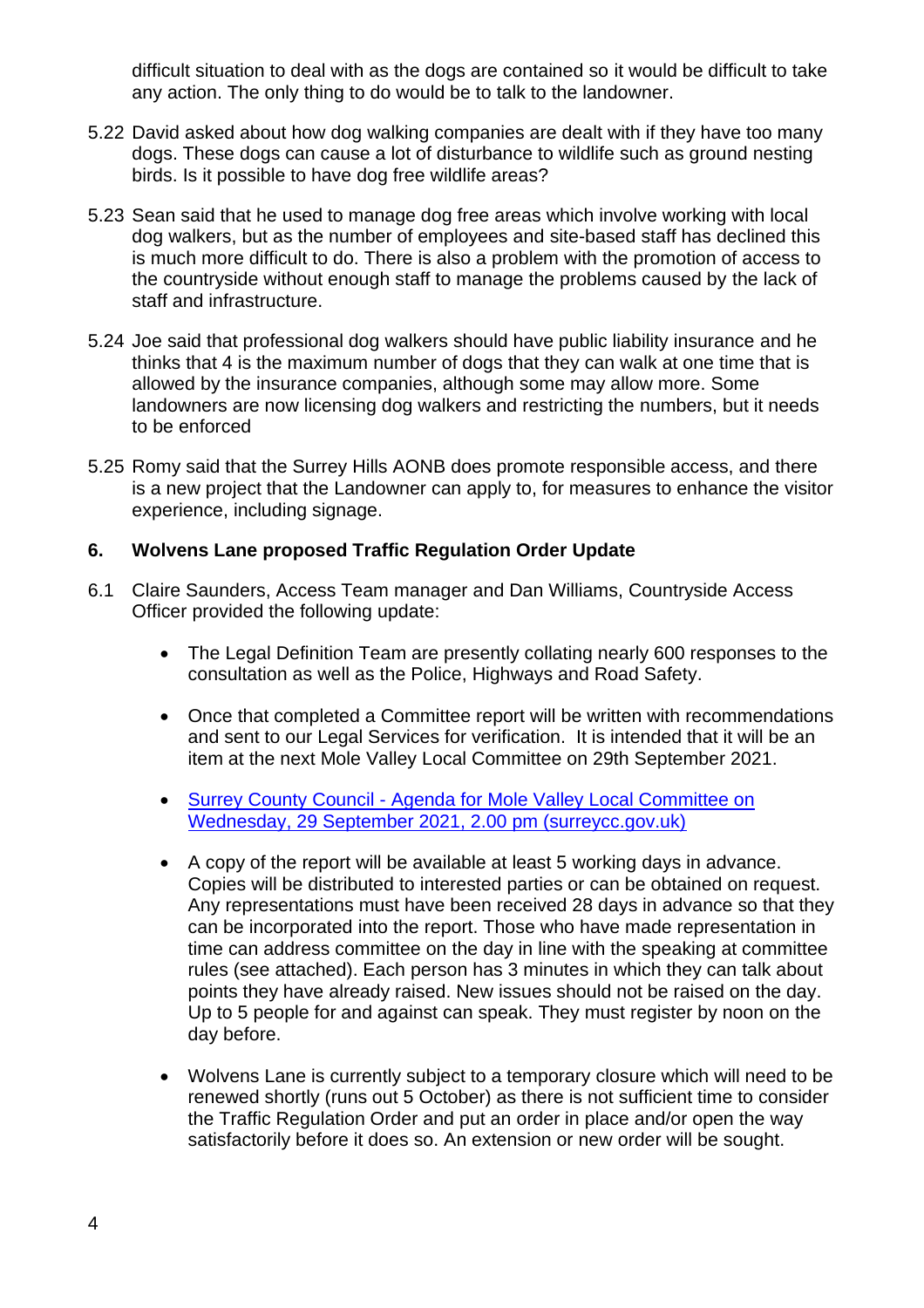6.2 Ian queried whether the reason for the original temporary closure still stood as the works were complete? Joanne explained that was why a new temporary closure order was being considered.

**Action -** Ian asked Jo to request a copy of the report as soon as it is available so that it can be distributed to SCAF members.

#### **7. MoD Byelaws Review**

- 7.1 This was covered earlier in the meeting
- 7.2 John said that he saw an article in a national newspaper about access to MoD land recently
- 7.3 Joanne said that there will also be a new consultation soon regarding Open Access under the Crow Act to MoD land, although was told by the MoD that nothing will have changed since the previous consultation several years ago.

#### **8. Issues Penny has raised with Ian**

8.1 Penny was not at the meeting so item carried forward to the next meeting.

#### **9. Forward Plan**

- 9.1 The forward plan was discussed and amended accordingly.
- 9.2 A short discussion was held about Oak Processionary Moth and whether it should be discussed at a future meeting. Sean said that it is a notifiable pest and that the landowner is advised to spray it before June. After June the landowner should remove their nests and it is their responsibility. Sean has heard that a predator that preys on OPM has arrived in the country and established in London, so this will hopefully mean that it won't spread so much in the future.

#### **10. Outstanding consultations**

14.1 Outstanding consultations were noted.

#### **11. Any other Business / urgent questions**

- 11.1 Gail had alerted Ian to a new Woodland Scheme from the Forestry Commission that as part of it created new access to these woodland areas. There are no projects in Surrey currently. [Forestry England launches new woodland creation scheme for](https://www.forestryengland.uk/news/forestry-england-launches-new-woodland-creation-scheme-landowners)  **[landowners | Forestry England](https://www.forestryengland.uk/news/forestry-england-launches-new-woodland-creation-scheme-landowners)**
- 11.2 Gail also raised the issue of a big cycling event that took place at Denbies recently that caused a lot of concern from other users. There has been a meeting about it subsequently to try to avoid these issues in the future.
- 11.3 Elliot said that the feedback he heard was that the cycling event went very well.
- 11.4 Avril asked about what was happening at Surrey County Council. Joanne provided an update:
	- Steve Mitchell now works with the Countryside Estate team and Debbie Jones retired at the end of June.